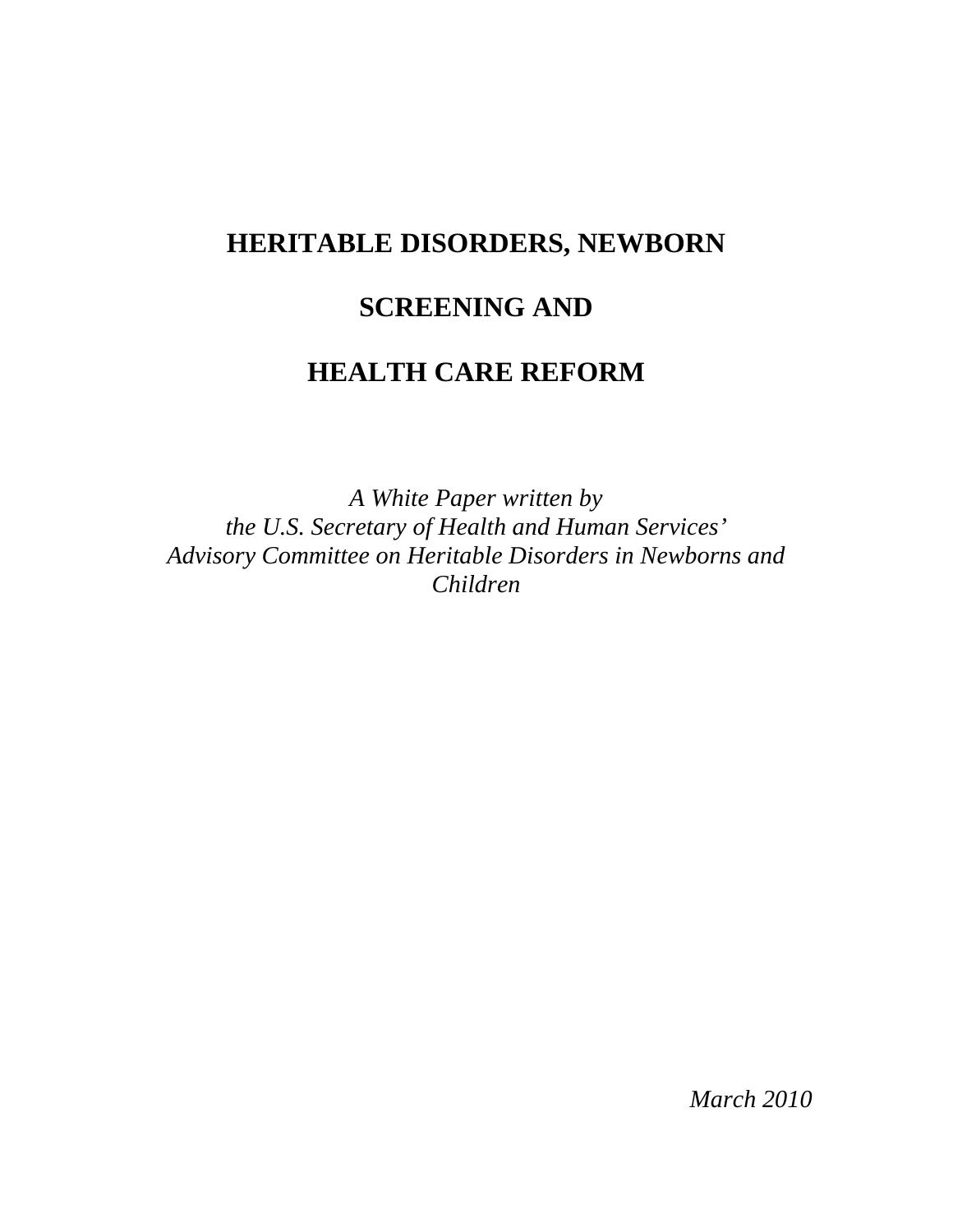## **EXECUTIVE SUMMARY**

This White Paper provides a unique opportunity to reflect on how well one important segment of our public health system, newborn screening, functions within the current health care scheme, to identify gaps, and propose ways in which health reform might improve the quality and efficiency of public health programs overall for the benefit of the families that they serve.

Nearly all of the 4 million infants born in the United States annually undergo newborn screening for heritable disorders, which is an important line of defense against preventable disease following birth. State newborn screening programs function within the broader health care delivery system, which require the health management of children over time and multidirectional communication among parents, public health officials, medical sub-specialists, and the primary care physician. The delivery of newborn screening and ongoing follow-up services across the United States remains substantially variable depending on place of birth. The reasons behind this disparity—issues related to public financing, payment systems, administrative inefficiencies and insurance coverage—mirror problems cited in ongoing discussions among policymakers about the need for systemic improvements to the entire U.S. public health system.

Health care reform in the U.S. requires further federal commitment and guidance. In the case of newborn screening, there are multiple barriers to system improvement that necessitate the support and leadership of the federal government. Lack of stable, reliable funding prevents half of the states from providing support services beyond minimal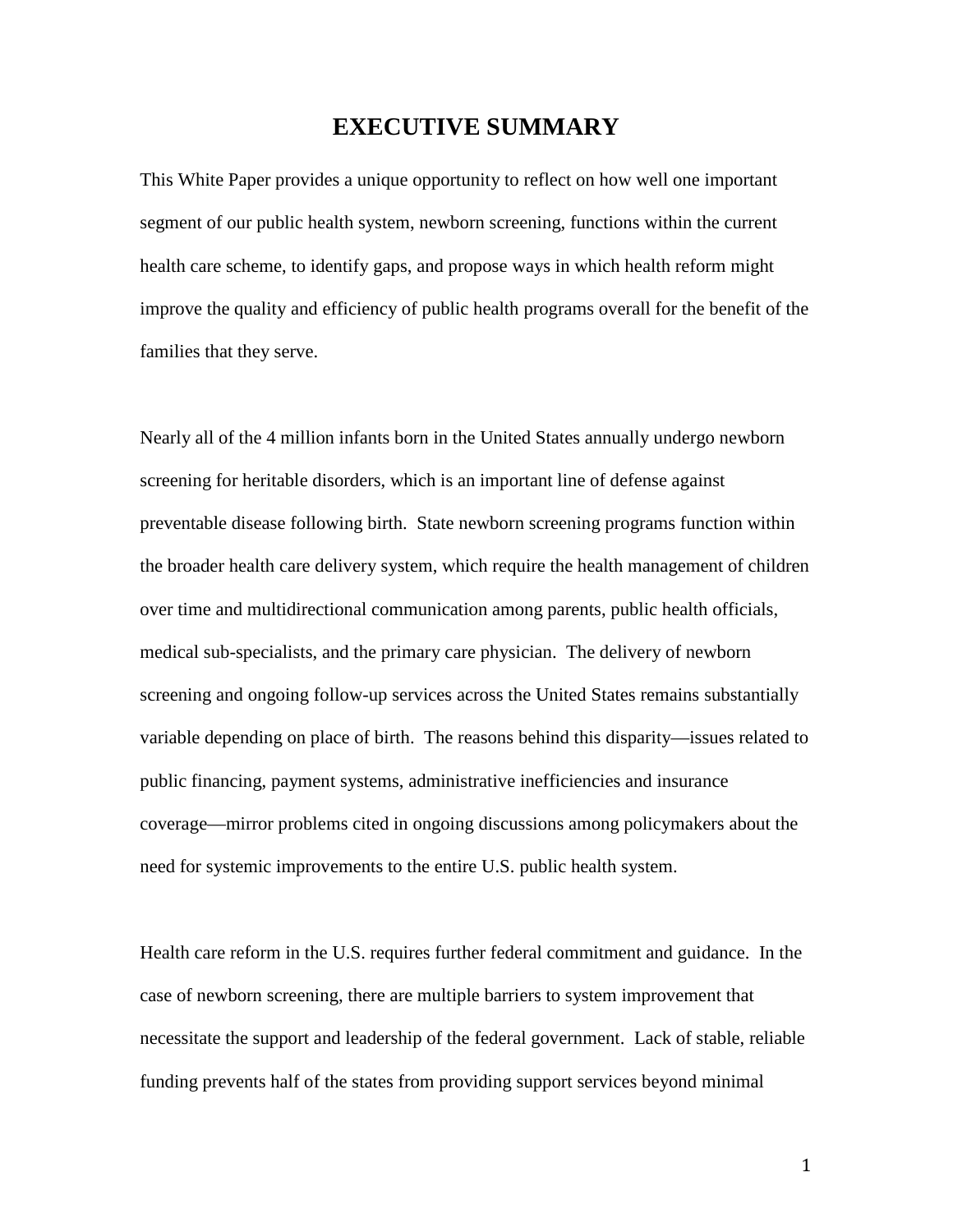education efforts, screening, diagnosis (in the case of a confirmed positive result), and initial confirmation of treatment. Lack of national budget guidelines has led states to establish different billing and payment practices for the cost of screening services. This has created a labyrinth of billing and payment practices that echo the inefficiencies of transactions within the broader U.S. health care system. Financial incentives fail to promote the medical home model of care, a tool that particularly benefits families of children diagnosed with a disorder as a result of newborn screening and the various providers delivering services to them (e.g., medical management, occupational therapy and education). The use of electronic health records (EHR) would reduce administrative burdens, facilitate delivery of patient-centric, coordinated care, improve the ability of states to track and follow-up patients long-term and provide better data for evaluation and research. Finally, there are many financial hardships for families of children with a disorder identified through newborn screening. Health reforms should eliminate preexisting condition exclusions and lifetime benefit caps and ensure adequate coverage of medically necessary foods.

In order to assist states deliver the minimum standard of service and care, the Secretary's Advisory Committee on Heritable Disorders in Newborns and Children (SACHDNC) intends to form a workgroup to develop national guidance on public health budgets for newborn screening systems. Proposed national guidance will highlight budget alternatives that may better serve the needs of particular states, incorporate the flexibility in funding design that states may require, and identify areas that the federal government may target for additional support.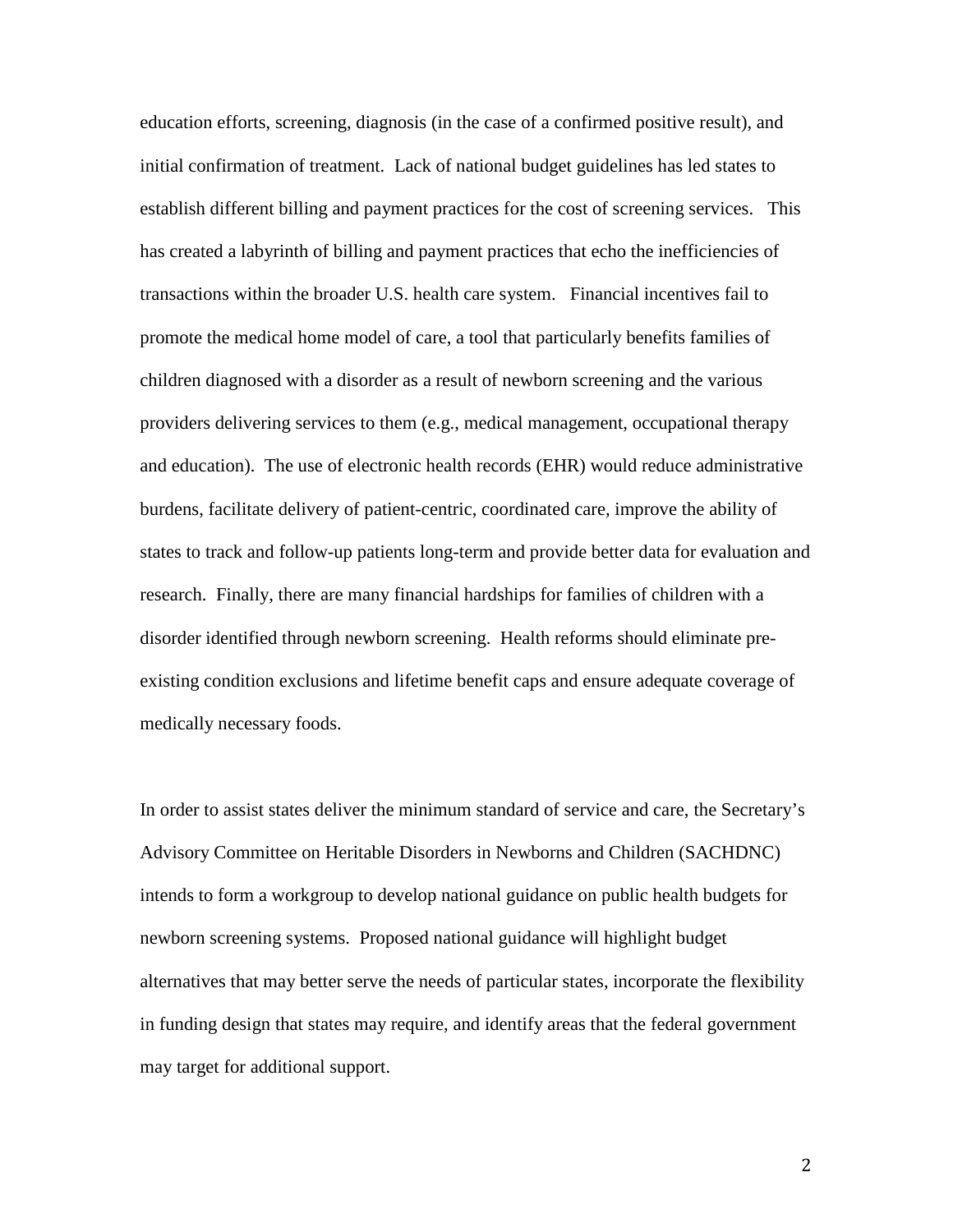To address the multiple barriers to newborn screening system improvement, the

SACHDNC makes the following recommendations to the Secretary of the Department of

Health and Human Services:

- 1. Encourage the Centers for Medicare and Medicaid Services to convene an expert panel to examine coding changes to streamline the billing process for newborn screening services and to put forth recommendations that enhance the standardization of health care transactions.
- 2. Encourage the Centers for Medicare and Medicaid Services to develop and pilot a payment method for an integrated system of care coordination through the medical home framework for children diagnosed with heritable and congenital disorders as a result of screening.
- 3. Encourage the adoption and further definition of the Newborn Screening Use Case within the Department's health information exchange endeavors, specifically encouraging the Centers for Medicare and Medicaid Services to make use of the Newborn Screening Use Case when defining "meaningful use" of Electronic Health Records and the Office of the National Coordinator for Health Information Technology to further facilitate the adoption of the Newborn Screening Use Case.
- 4. Support, as allowable, the closure of gaps in insurance coverage for medical foods and foods modified to be low in protein, as recommended by the Committee in April, 2009.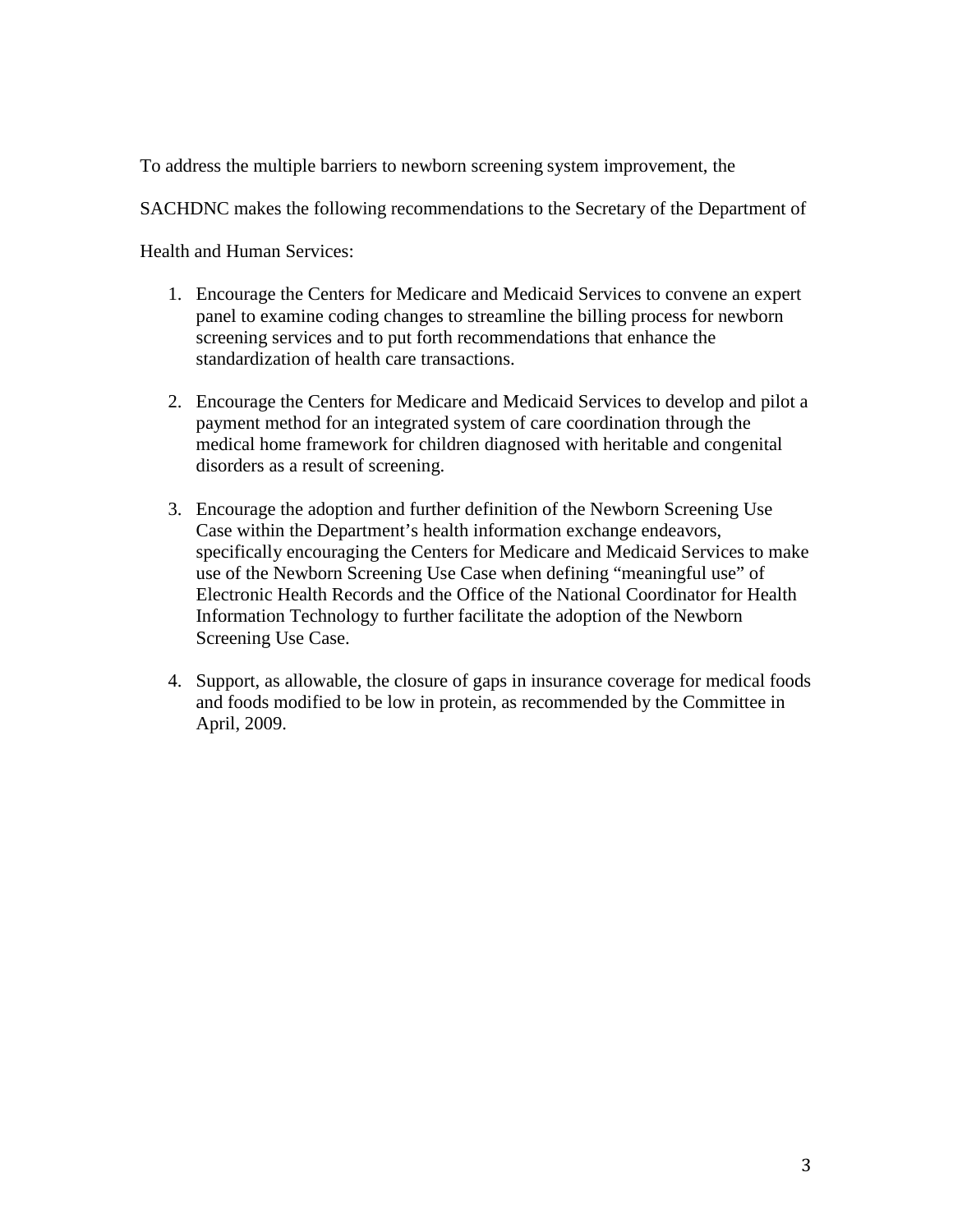## **INTRODUCTION**

Nearly all of the 4 million infants born in the United States annually undergo newborn screening for heritable disorders, an important line of defense against preventable disease following birth. State public health departments, U.S. Territories, and the District of Columbia universally operate newborn screening programs for conditions that may cause disability or death absent appropriate treatment. These programs function within a broader health care delivery system that traverses state public health departments. Processes within the system require the health management of children over time and multidirectional communication among parents, public health officials, medical subspecialists, and the primary care physician. Despite more than four decades of impressive growth and refinement in this field, the core components of newborn screening systems— education, screening, diagnosis, short and long-term follow-up, management and treatment and quality assurance services —still vary substantially depending on place of birth.<sup>[1](#page-19-0)</sup> The reasons behind the uneven delivery of newborn screening and ongoing follow-up services across the United States—issues related to public financing, payment systems, administrative inefficiencies and insurance coverage—mirror problems often cited in ongoing discussions among policymakers about the need for health care reform in the United States.

This backdrop provides a unique opportunity to not only reflect on how well one important segment of our public health system, newborn screening, functions within the current health care scheme, but also to identify gaps and propose ways in which health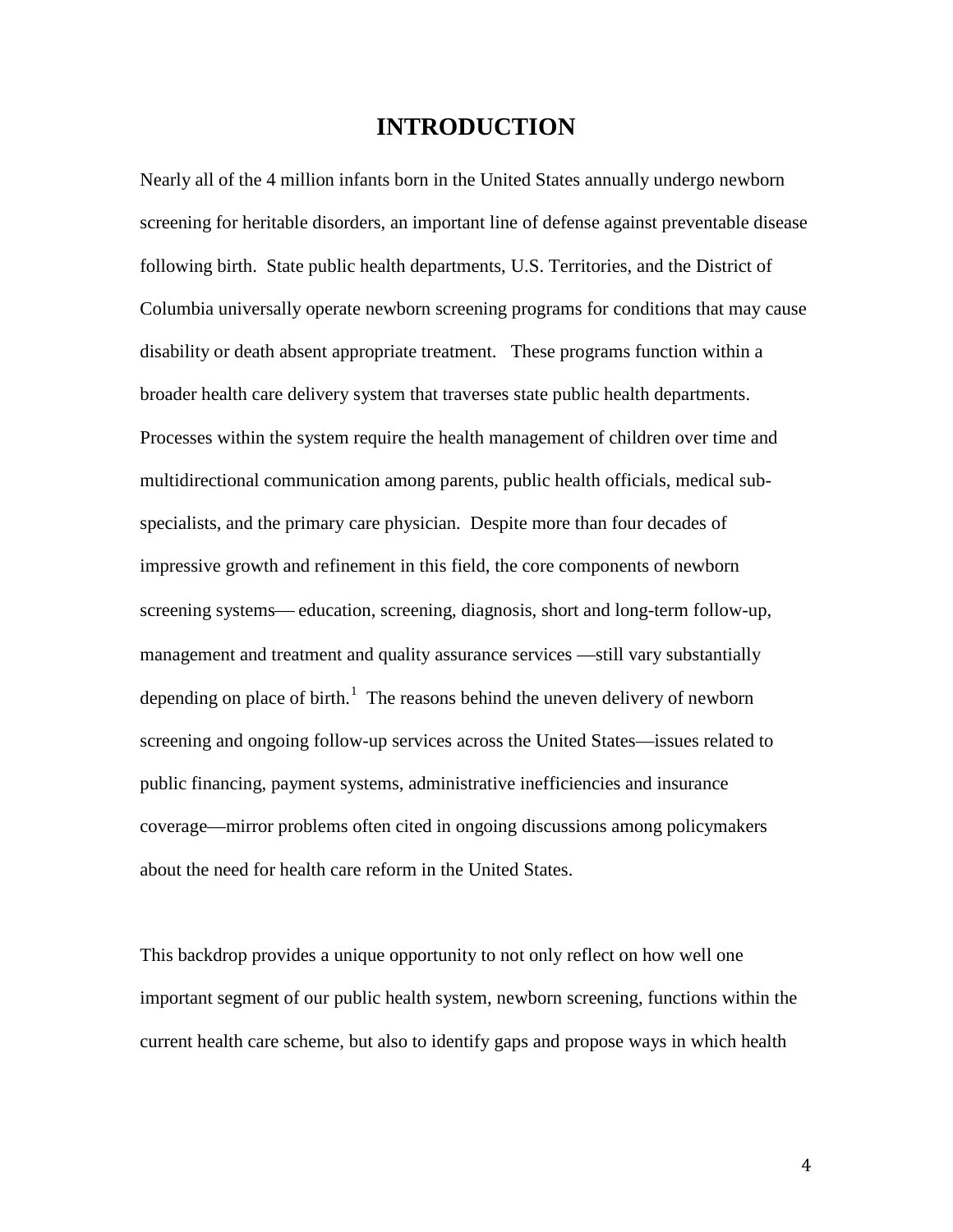reform might improve the quality and efficiency of public health programs overall for the benefit of the families that they serve.

## **BACKGROUND**

#### **Historical perspective of public financing of the newborn screening system**

States have maintained responsibility for the oversight and execution of newborn screening programs, and their ability to address the six core components of the newborn screening system has hinged primarily on funding. The Government Accountability Office reported the most recent information available on the overall cost of newborn screening—over \$120 million in state fiscal year (FY) 2001 or approximately \$30 per baby. $^{2}$  $^{2}$  $^{2}$ 

The expansion of newborn screening panels for heritable and congenital disorders, driven largely by recommendations from the Committee and efforts of consumer and advocacy groups to promote their adoption, has dramatically decreased the differences among state screening panels. Most states screen for the Committee's currently recommended uniform screening panel of 29 conditions. The Newborn Screening Saves Lives Act of 2008 authorizes support to states with grants of \$15 to \$16 million annually for FY 2009 – FY 2013 to implement screening recommended by the Committee, improve screening or counseling, educate patients and providers or coordinate treatment.<sup>[3](#page-19-2)</sup> To date approximately \$10 million have been appropriated annually to implement this Act, with approximately \$5 million awarded to states.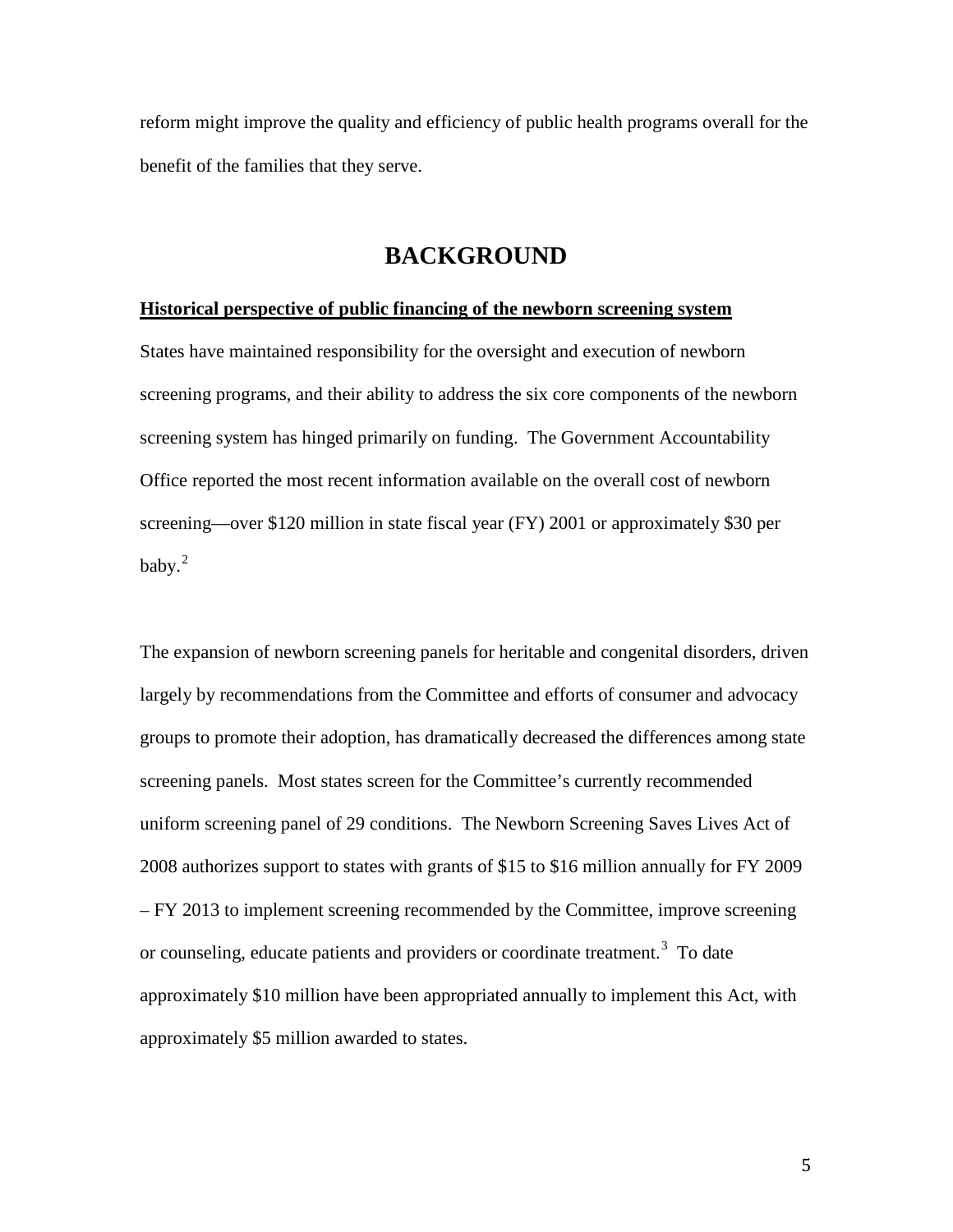#### **Current State of public financing of the newborn screening system**

The growing demand for newborn screening services has led states to increasingly rely on fees to compensate for program expenses.<sup>[4,](#page-19-3)[5](#page-19-4)</sup>As of July 2009, with the exception of Kansas, New York, Pennsylvania and the District of Columbia, all newborn screening programs charge a fee for services to raise revenues.<sup>[6](#page-19-5)</sup> In most cases, fees cover laboratory costs and typically the cost of second screens in states where second screens are performed. However, the extent to which these monies cover the cost of education of providers, specimen collectors and the public as well as the follow-up, diagnosis and treatment screen positive infants varies.<sup>[7](#page-19-6)</sup> Maternal and Child Health Title V Block Grant funds, state appropriations and general revenues, and approximately \$10 million in annual federal funding constitute other sources of financing.<sup>[8](#page-19-7)</sup> However, in half of the states, this combination of funding streams is insufficient to support services beyond minimal education efforts, screening, diagnosis (in the case of a confirmed positive result), and initial confirmation of treatment.<sup>[9](#page-19-8)</sup>

Public health departments often cannot provide comprehensive services that include longterm follow-up and monitoring of health outcomes to ensure or provide appropriate medical care, perform evaluations or conduct research. At the level of patient care, these inequities may result in confusion among children and families who move from one state (with a more comprehensive program) to another where the annual follow-up to assess their medical needs and provide feedback that they are accustomed to is no longer available. Along with ongoing contact, the time, effort and care that the prior state of residence invested in these patients are lost.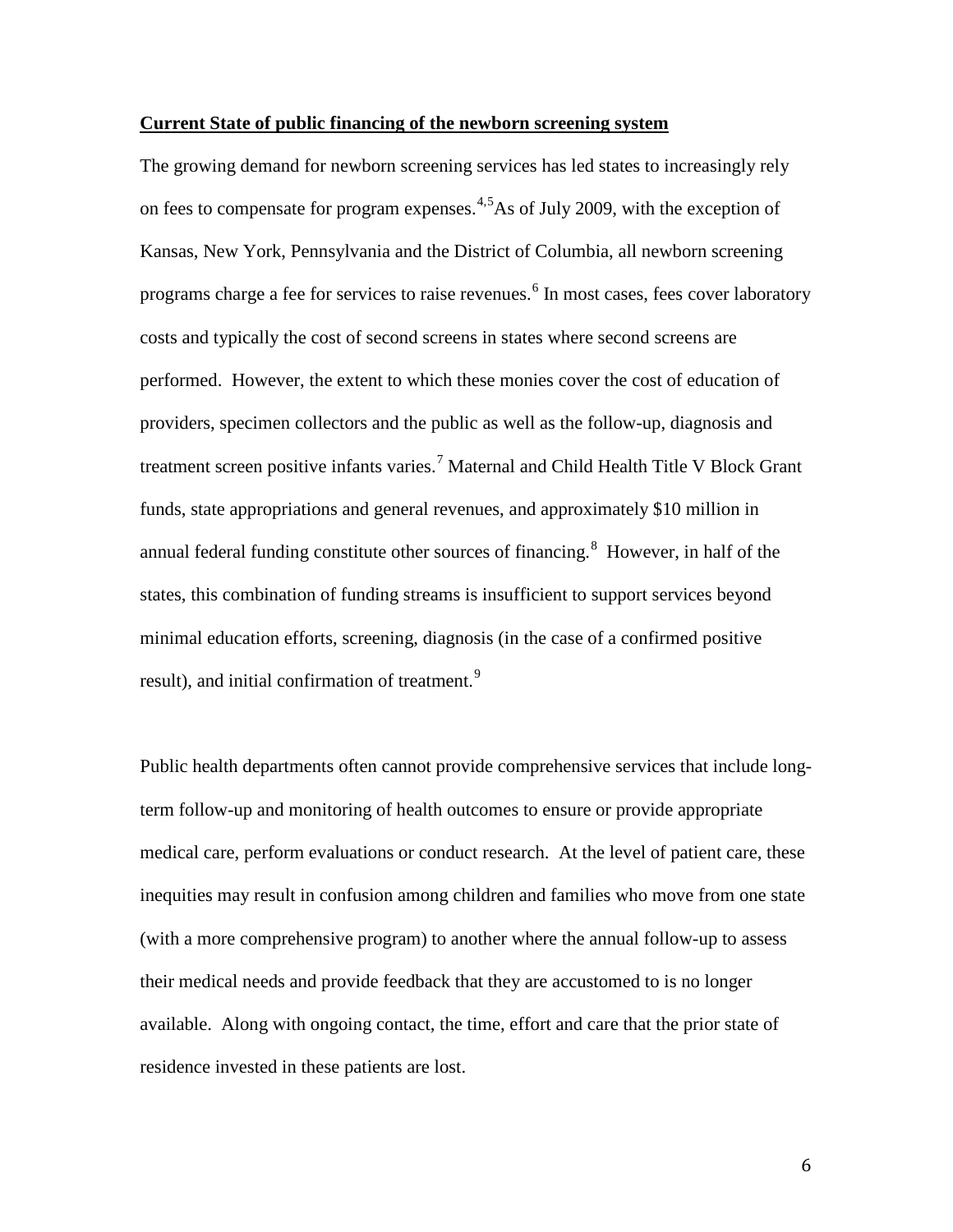# **OPPORTUNITIES TO ENHANCE HEALTH CARE REFORM EFFORTS**

Existing efforts to reform the health system present a unique opportunity to simultaneously reduce current inefficiencies and disparities in state newborn screening programs.

#### **Public Health Budgets**

National guidance on developing public health budgets for newborn screening systems that takes into account: (1) the flexibility in funding design that states require to maintain support for newborn screening programs; and (2) areas where additional federal support may be necessary, particularly if states are being encouraged to expand services in that domain, may help to minimize geographical disparities and highlight budget alternatives that may better serve the needs of a particular state program.<sup>10</sup>

For example, a survey of state newborn screening programs with responses from 47 states found no correlation between the newborn screening fee amount and the number of mandated tests.<sup>11</sup> Some commentators on health reform have suggested that improvement of our public health system overall requires further federal commitment, including "a stable and reliable funding for core public health functions such as immunization and screening."<sup>12</sup> With respect to newborn screening, stable funding to fill gaps in the system would help every state to provide a minimum standard of education,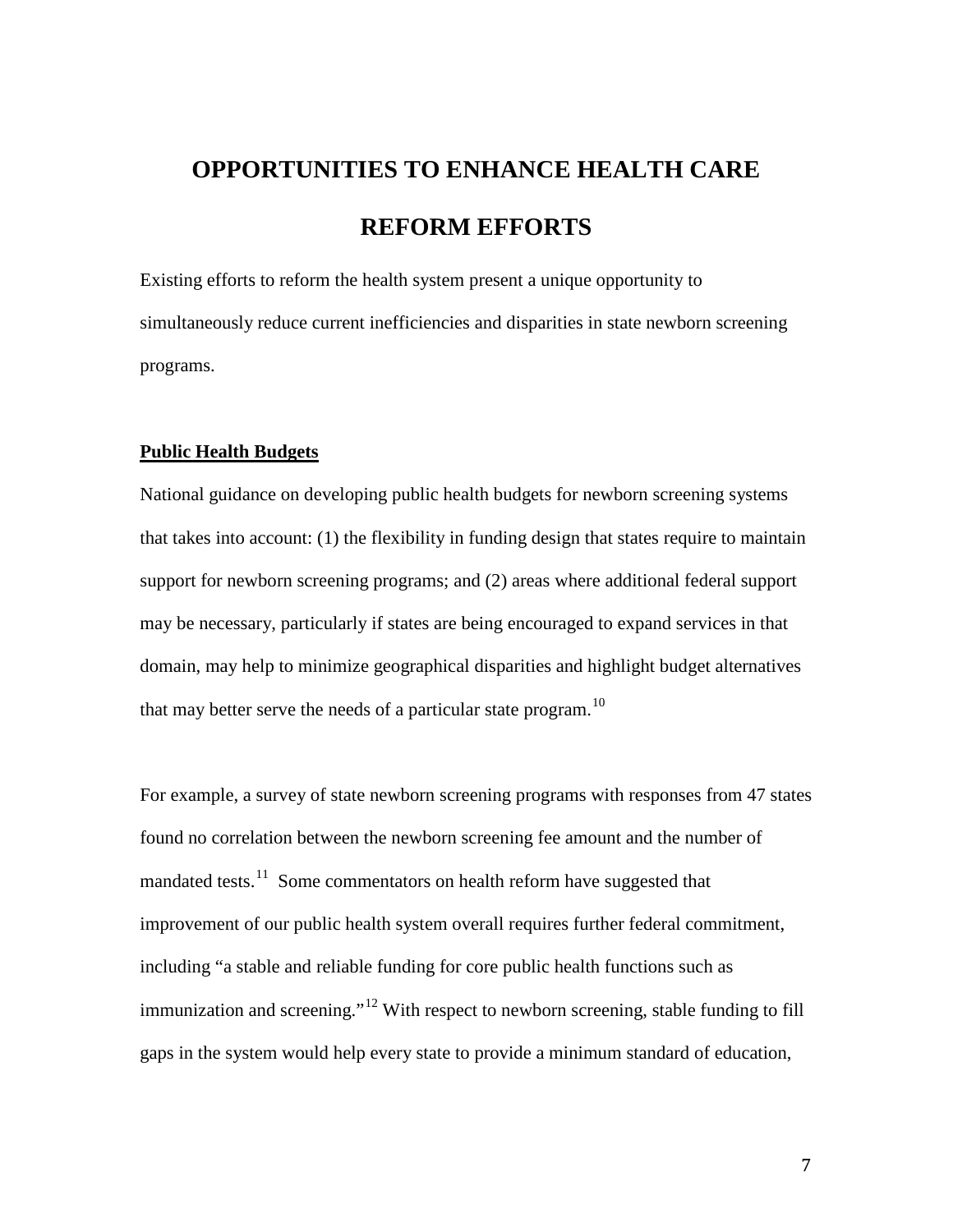screening, diagnosis, follow-up, management and treatment and quality assurance services to all families across the country.

#### **Coding and Billing**

Obtaining payment for services that are available and reimbursement for costs incurred by purchasers of specimen collection kits also presents a challenge. In the absence of CPT codes issued by the American Medical Association for newborn screening, states established different billing and payment practices for the cost of screening services, which have risen with the adoption of tandem mass spectrometry.<sup>13</sup> Experts have proposed coding changes to streamline the billing process, which may reduce administrative burdens for newborn screening programs, providers and third-party payers.<sup>14</sup> Some states bill insurance and Medicaid directly while others bill hospitals.<sup>15</sup> Third party payers usually cover the cost of screening although no national requirement exists, and state Medicaid reimbursement rates vary.<sup>16</sup> Third party payers cannot easily accommodate newborn screening rate increases, particularly if they occur during a pre-defined contract period.<sup>[17](#page-19-16)</sup> In addition, in most states, health care facilities must order a supply of collection kits from the newborn screening program for submission of dried blood spot specimens to the state-designated laboratory, and physicians' offices and outpatient laboratories also need kits readily available if a second screen is required.<sup>18</sup> Although a few states bill for kits periodically, facilities that conduct screening purchase and are billed for kits in advance and cannot recoup their expenses until after the birth of a child. $19$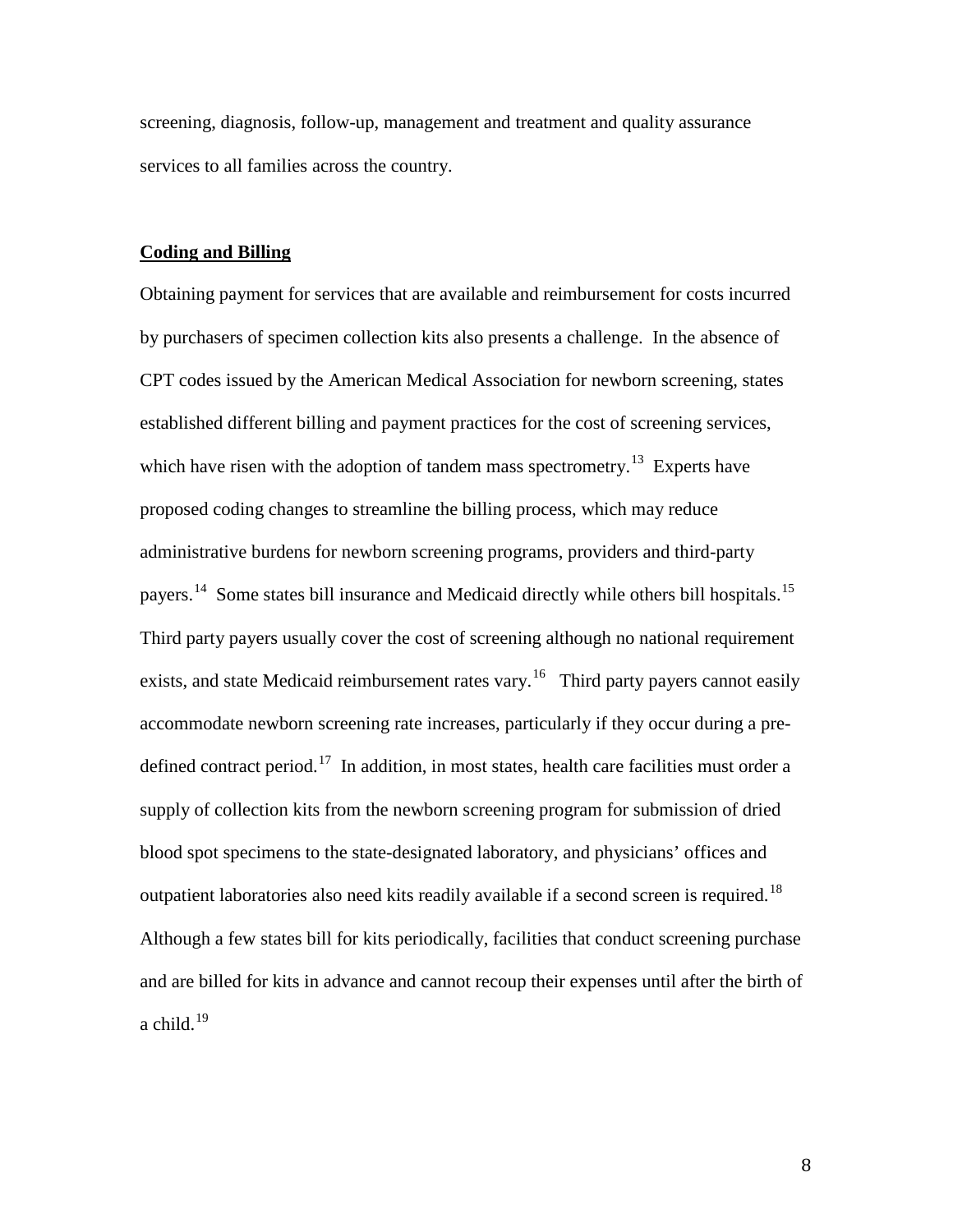#### **Payment**

The labyrinth of billing and payment for newborn screening echoes the inefficiencies of transactions within the broader U.S. health care system. For example, methods for setting payment policies differ even among federally administered public programs, including, Medicare, the Civilian Health and Medical Program of the Uniformed Services, and the Federal Employees Health Benefits Program.<sup>20</sup> According to the Commonwealth Fund, the cost of insurance administration, or claims administration and negotiation of provider payment rates, in the U.S. health care system totaled approximately \$156 billion in 2007—a figure that is expected to reach \$315 billion by  $2018$  absent reform.<sup>[21](#page-20-1)</sup> In 2007, federal and state maternal and child health programs responsible for newborn screening spent 4 million and 160 million respectively on administrative costs. $^{22}$  $^{22}$  $^{22}$ 

Organizations such as the National Academy of Public Administration and the National Academy of Social Insurance have recommended enhancing the standardization of health care transactions to reduce administrative costs, a proposal in keeping with the President Obama's belief that comprehensive health reform should reduce long-term growth of health care costs for businesses and government.<sup>[23](#page-20-3),24</sup> Changes to the billing and payment system for health care in the U.S. also may lessen administrative burdens shouldered by providers and patients.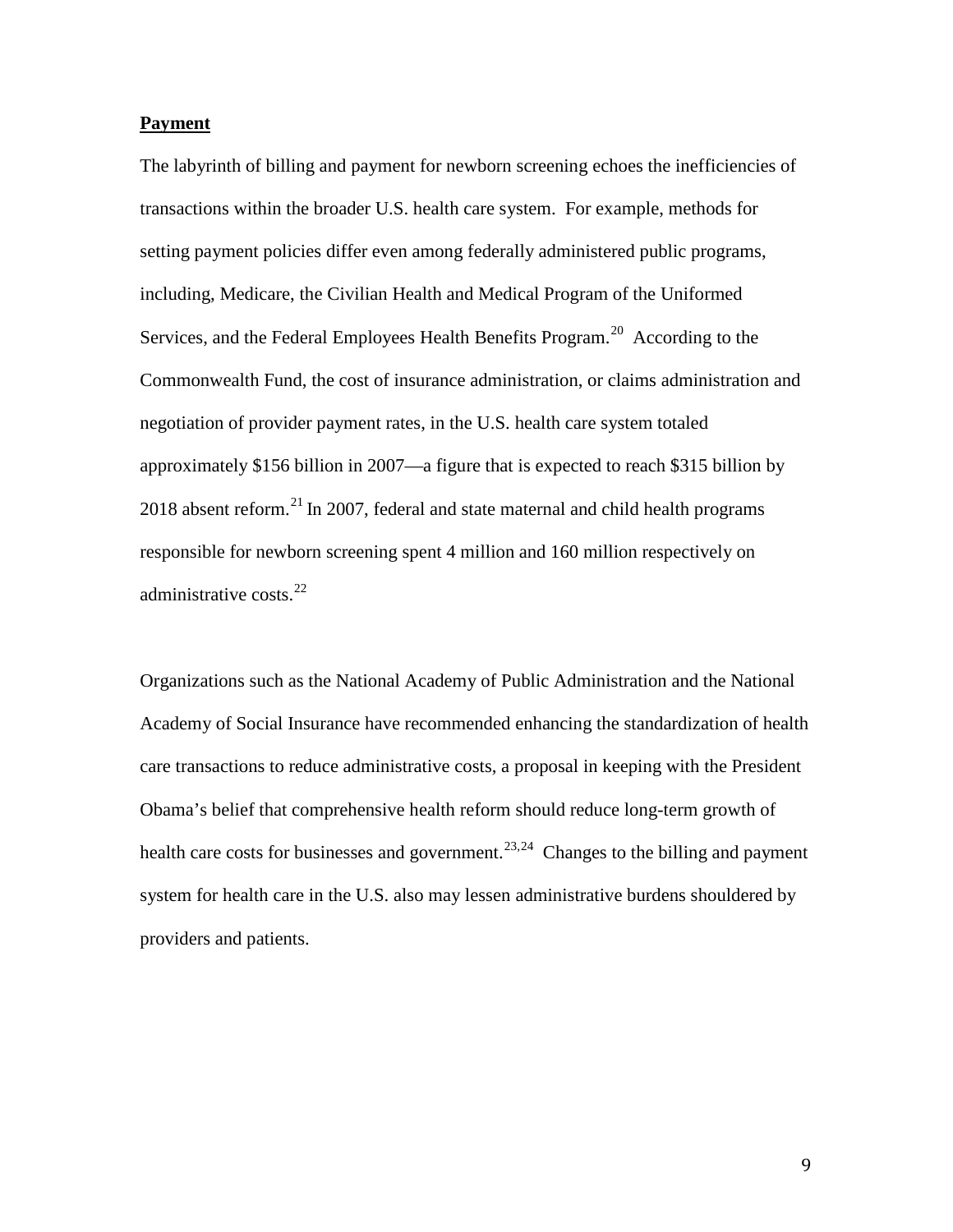#### **Integrated System of Care Coordination - Medical Home**

Incentives to promote the medical home model of care, such as reimbursement for care coordination, may minimize redundancies and prevent errors that occur because of lack of communication between primary care providers and specialists. Some analysts have suggested, and the Centers for Medicare and Medicaid Services have piloted bundled payments to medical professionals treating the same patient for a particular condition to promote care coordination and instill performance incentives and shared accountability for health outcomes into the system. $25,26$  $25,26$ 

In the case of the more than 10 million children with special health care needs in the United States,  $27$  including those diagnosed with a disorder as a result of newborn screening, collaboration among the various health care providers delivering services such as medical management, occupational therapy and education may simplify the health care process for both caregivers and medical professionals. Encouraging the adoption of and providing the resources necessary to support a national standard of service and care for children identified with disorders through the newborn screening system that applies to all states and territories may help facilitate bundled payment approaches by clarifying the roles of providers, the public health community and others in service and care delivery.

# **"Meaningful Use," Electronic Health Records and Exchange of Electronic Information**

The inclusion of \$19 billion of Medicare and Medicaid financial incentives for the adoption of certified electronic health records in the American Recovery and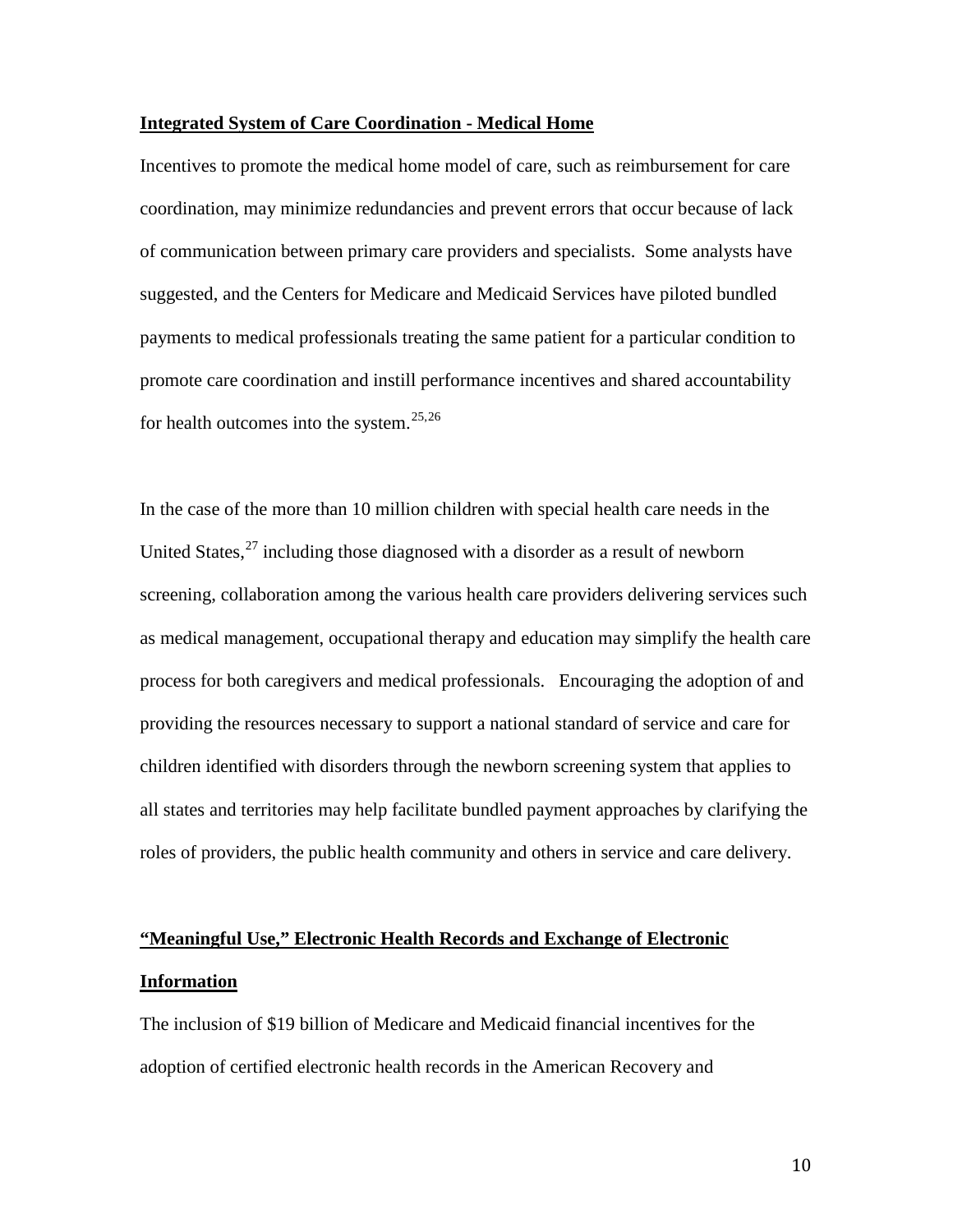Reinvestment Act earlier this year demonstrates the important role of knowledge sharing in reforming health care. In order to qualify for these incentive payments, eligible individuals and entities must demonstrate "meaningful use" of certified electronic health record technologies, which has yet to be defined.

From the perspective of state public health departments, a definition of meaningful use that includes bidirectional exchange of data between public health departments and private providers that would allow them to receive required screening and immunization information is optimal.<sup>[28](#page-20-8)</sup> A 2007 survey by The Commonwealth Fund and the National Governors' Association found that of the 42 states responding, nine reported that the public health department served as the lead agency for the state's e-health activities.<sup>[29](#page-20-9)</sup> Realizing the potential cost savings from the implementation of electronic health records, however, necessitates an up front investment to develop the technological infrastructure. Although four states surveyed received Transformation Grants from CMS for e-health activities in the amount of \$2.8 to \$11.7 million combined for two fiscal years, 26 states reported funding as most significant barrier to accomplishing e-health priorities.<sup>[30](#page-20-10)</sup> Continued federal support for the development of the U.S. e-health infrastructure is necessary to develop adequate communication between counties, states and regions.

For state newborn screening programs, the potential return on investment in health information technology includes not only enhanced delivery of patient-centric, coordinated care but also improved ability to track and follow-up patients long-term, and better data for evaluation and research. Because newborn screening is among the first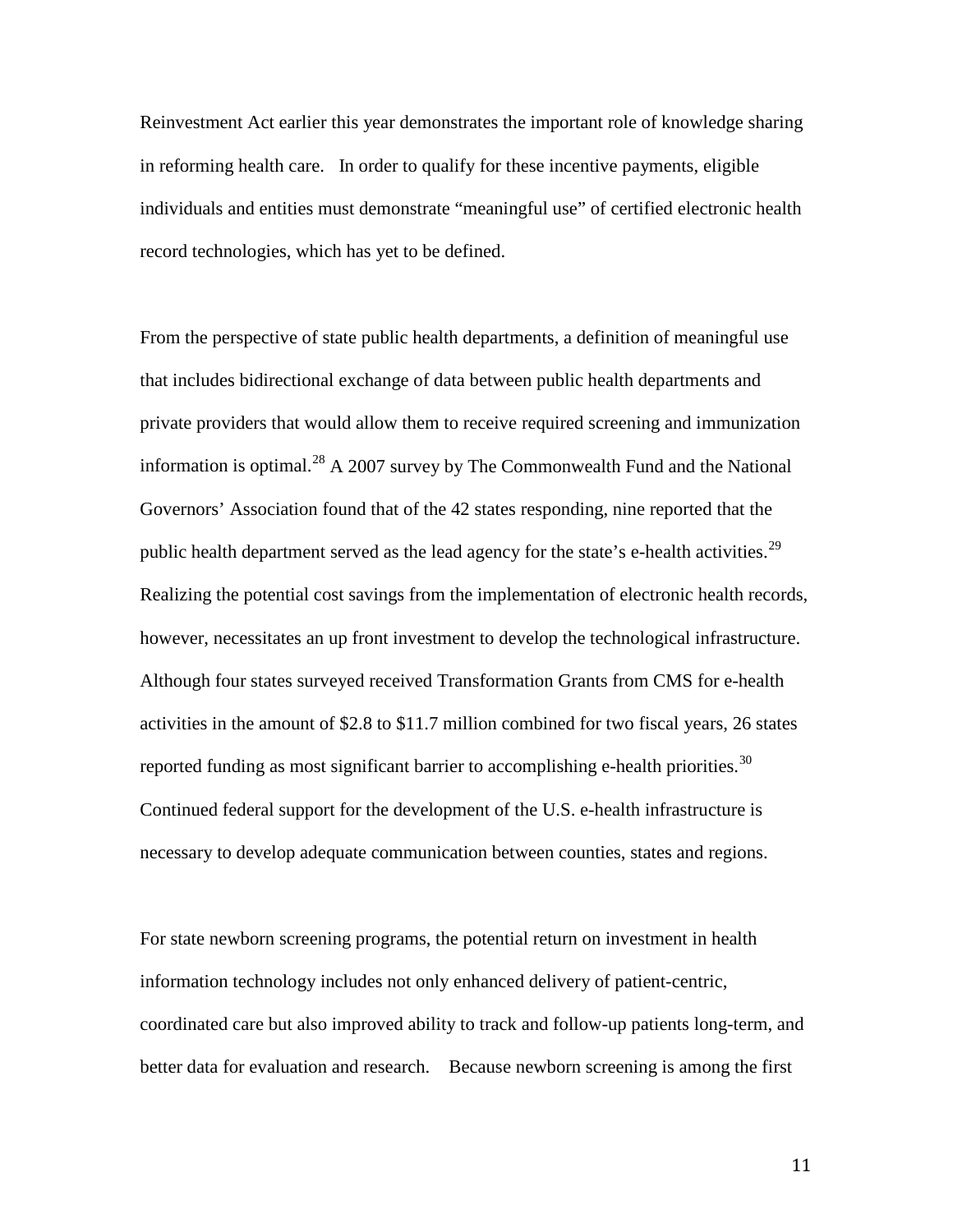encounters where health professionals begin to compile medical information about an individual, it is a prime area for introducing electronic health records. Newborn screening also necessitates the sharing of information among different stakeholders in the system—the birthing facility, screening laboratory, public health department, pediatrician, parents, and, if necessary, specialists. Incorporating integrated electronic medical records that allow health information exchange presents the opportunity to create the foundation for electronic health information exchange between individuals and the public health system from birth onward.

Like all health information, the usability of electronically exchanged newborn screening information depends on standardized format for data sharing. To support the generation and exchange of electronic information related to newborn screening, the American Health Information Community's Personalized Healthcare Workgroup subgroup on newborn screening developed a "Newborn Screening Detailed Use Case" and a "Newborn Screening Use Case Coding and Terminology Guide," which were released by the Department of Health and Human Services Office of the National Coordinator for Health Information Technology on December [31](#page-20-11), 2008.<sup>31</sup> It has been since proposed that eventually newborn screening and birth parameters should comprise the initial content in a standard national child health record.<sup>[32](#page-20-12)</sup>

The National Institutes of Health and the Eunice Kennedy Shriver National Institute of Child Health and Human Development (NICHD) also are engaged in efforts to promote the electronic exchange of newborn screening information. NICHD has established the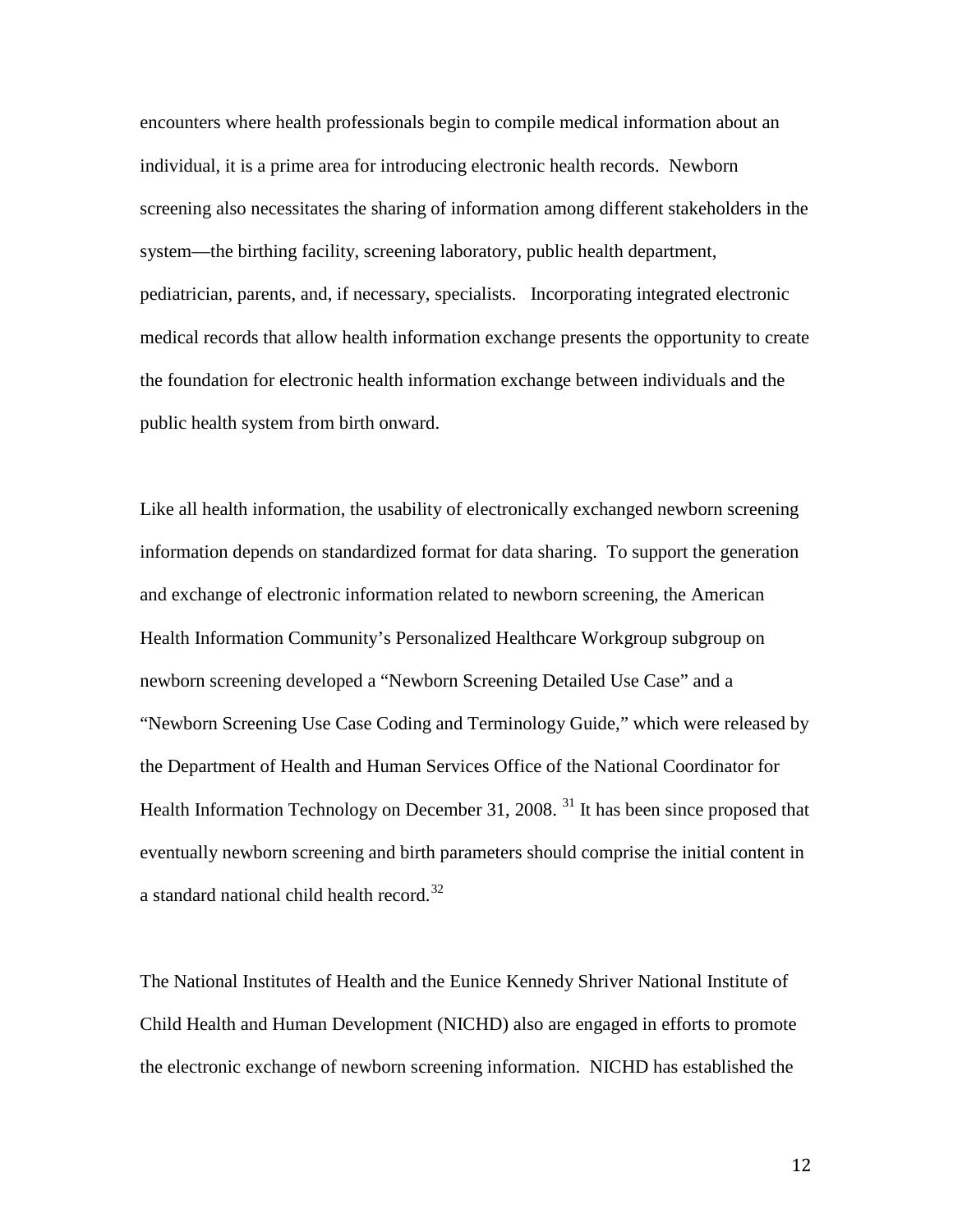National Newborn Screening Translation Research Network to "build a research infrastructure that is large and potentially national in size and scope to facilitate the introduction of new screening tests and treatments in a research mode to gain knowledge as quickly as possible."[33](#page-20-13) The American College of Medical Genetics (ACMG), which was awarded a \$13.5 million contract in September 2008 to serve as the network's coordinating center, is working toward the development of a virtual repository of residual and dried blood spots and informatics and communication systems.<sup>[34](#page-20-14)</sup> The ACMG also serves as the coordinating center for HRSA funded Regional Genetic and Newborn Screening Services Collaborative Groups. As the establishment of the collaborative groups and the network progresses, cooperative efforts across the network and regional collaborative groups may provide an early example of how, as many policymakers hope, reform through the development of the national health information infrastructure and health information exchange can improve patient outcomes through faster translation of research findings into clinical practice and incorporation of knowledge from clinical care experiences, in turn, to research.

#### **Uninsured or Inadequately Insured Children with Special Health Care Needs**

For the estimated 48 million uninsured—a figure expected to rise to 61 million or more by 2020 absent changes to the system—and 25 million underinsured Americans today,<sup>[35](#page-20-15)</sup> advances in health information technology may have little impact on their ability to access and receive quality health care unless adequate and continuous coverage becomes available to them. The population of uninsured or inadequately insured included approximately 3.8 million Children with Special Health Care Needs (CSHCN), according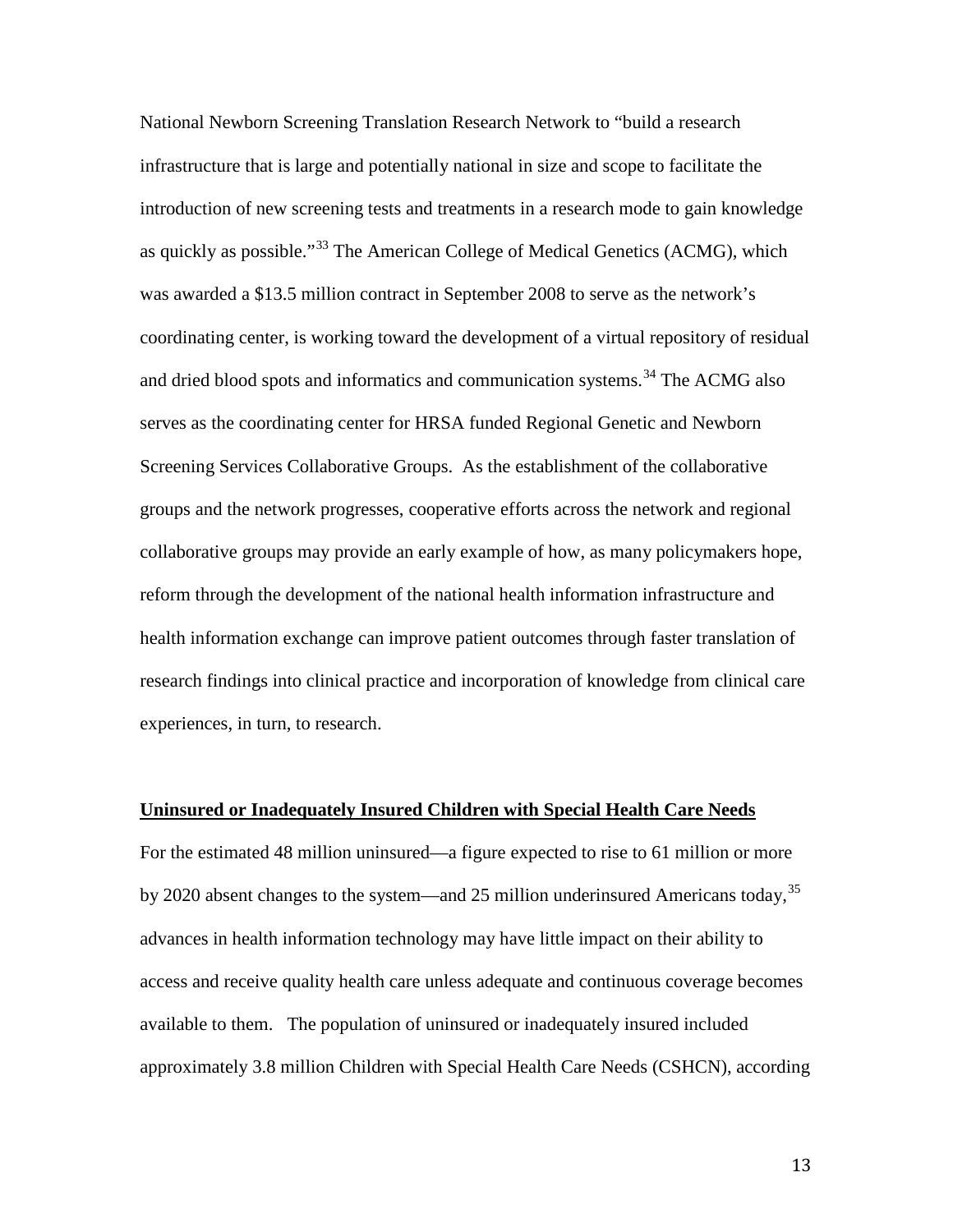to a 2005-2006 national survey, despite the Health Resources and Services Administration Maternal and Child Health Bureau's goal (set forth in 1997) that all children with special health care needs should have continuous private or public health insurance coverage. [36,](#page-20-16)[37](#page-20-17) 

The fact that lack of or inadequacy of insurance coverage remains a significant problem, over a decade later, among families with CSHCN stands as a testament to the monumental challenge policymakers face. The federal government's grant announcement of up to \$40 million available to help reach families whose children qualify but are not yet enrolled in state Medicaid and Children's Health Insurance Programs (CHIP) may provide relief for some,<sup>38</sup> but the 2005-2006 national survey of CSHCN revealed that about 2/3 of children with special health care needs with insurance coverage had inadequate coverage.  $<sup>1</sup>$  $<sup>1</sup>$  $<sup>1</sup>$  Pre-existing condition exclusions, lifetime benefit</sup> caps, and gaps in coverage that these and other American families experience can result in extreme financial hardship, a concern reflected in the Obama administration's belief that "comprehensive health reform should (among other things) protect families from bankruptcy or debt because of health care costs."<sup>[39](#page-20-19)</sup>

#### **Insurance Coverage for Medical Foods**

The terms of coverage details, as referenced in current major health reform proposals, do not alleviate the financial burdens incurred for medical management experienced by the

<span id="page-14-0"></span> $\overline{1}$  $<sup>1</sup>$  In the survey and in Newacheck et al. (see endnotes) adequacy of coverage is measured as the composite</sup> whether health insurance benefits usually or always met the child's needs; whether non-covered charges were usually or always considered reasonable; and whether the insurance usually or always allowed the child to see the providers thought to be needed by the parents.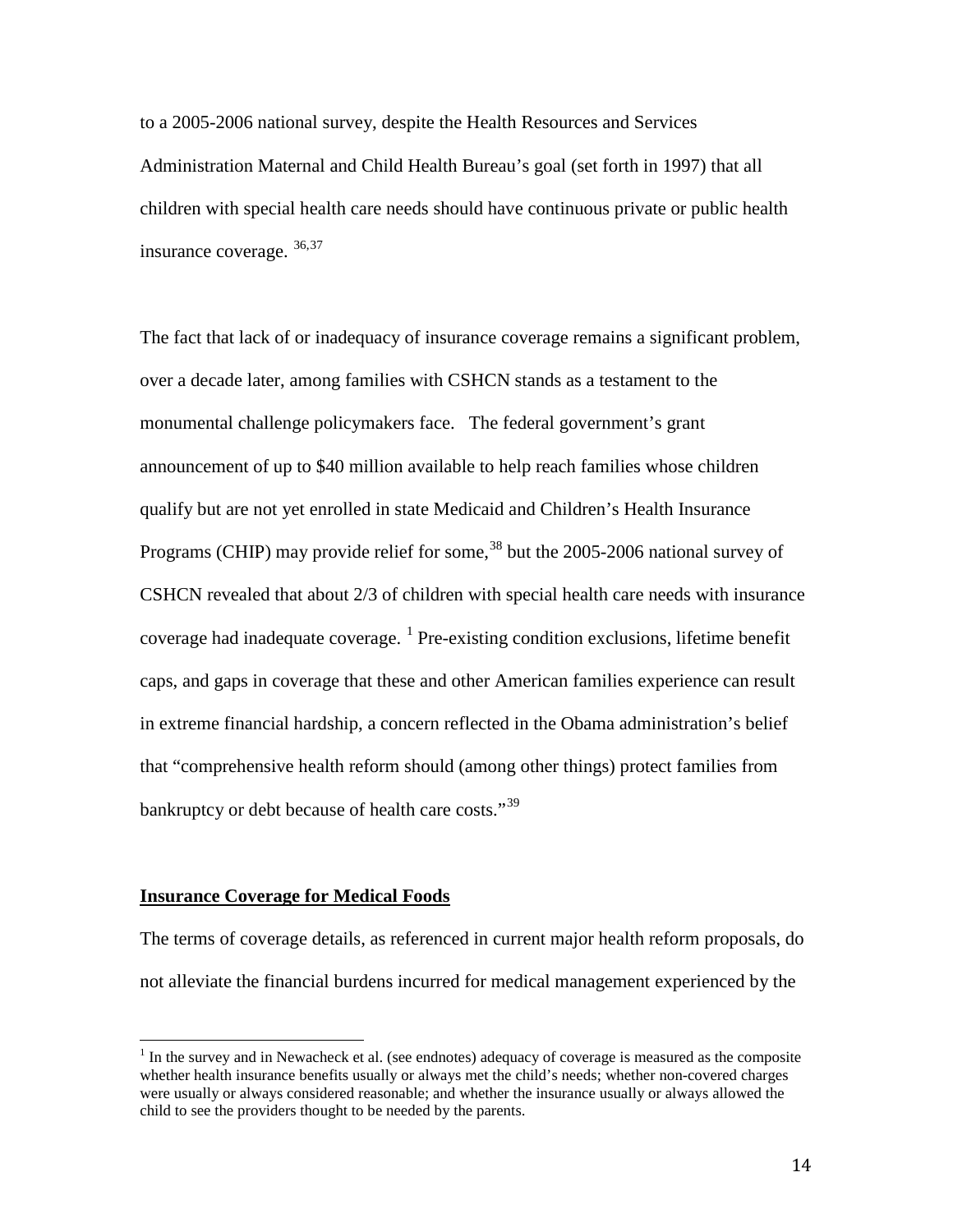individuals and families of children with heritable disorders identified through newborn screening. As noted in an April 2009 letter from the Advisory Committee on Heritable Disorders in Newborns and Children to the then Acting Secretary of Health and Human Services Charles E. Johnson, "health care reform does not address the gaps in coverage for items that are a vital component of medical management but which are typically not included as 'medical' services."[40](#page-21-0) The Committee also remarked that insurance coverage of the medical foods and foods modified to be low in protein, that are essential for the treatment and management of many disorders screened for under the panel of conditions recommended by the Committee, may be limited or unavailable depending on the state of residence or type of plan.

Although over half of states require health insurance coverage for medical foods, these policies often establish caps on benefits, limit coverage to certain disorders, set age limits, or define medical foods in a narrow fashion that may not provide for all of the patient's needs. Under such circumstances, even families living in states with mandates and whose insurance falls under the scope of the law may still annually pay hundreds or thousands of dollars beyond the cost of feeding a normal infant or child for necessary medical foods. Furthermore, approximately 60% of Americans have employer-sponsored health plans that are self-insured and, therefore, exempt from state law under the Employees Retirement Income Security Act.<sup>41</sup>

Since the Committee's April 2009 letter, legislation has been introduced in Congress that would alleviate some of these concerns and allow the Secretary of HHS to determine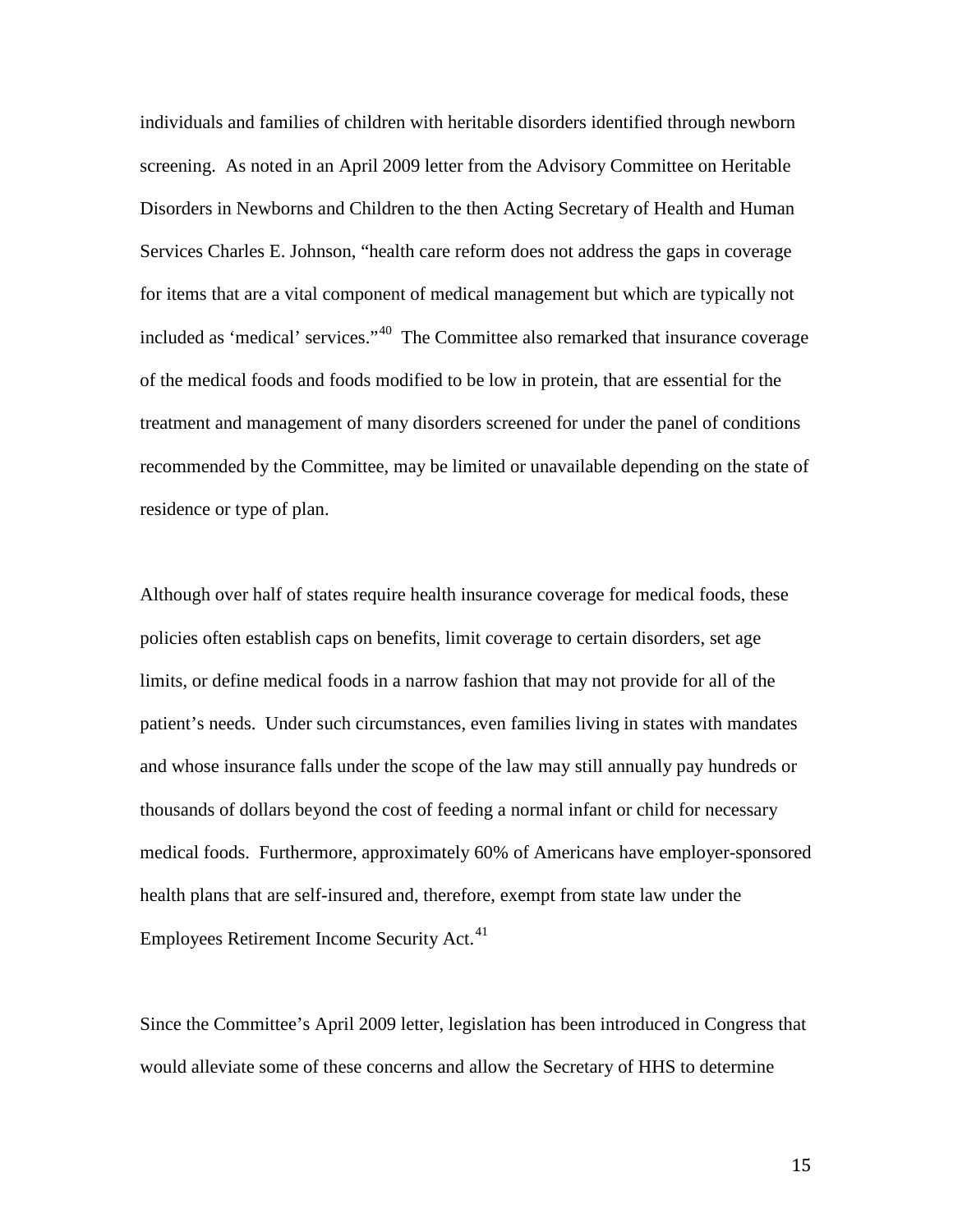minimum yearly coverage requirements [for necessary medical foods] for all health insurance plans, as currently written.<sup>[42](#page-21-2)</sup> The passage of this legislation could also improve the ability of states to follow-up with patients long-term. The Committee's report *Long-Term Follow-up After Diagnosis Resulting from Newborn Screening* explains that variable and often incomplete health insurance benefits magnify the difficulties of longterm follow-up, which already involves interactions between many different types of providers.[43](#page-21-3)

## **CONCLUSIONS and RECOMMENDATIONS**

The impact of the lack of financing of care for the uninsured and underinsured, and other hallmarks of the present U. S. health care system such as unequal access, inefficient care delivery and fragmentation are clearly visible from the perspective of newborn screening programs. [44](#page-21-4) Minimum standards or national guidelines on several issues related to newborn screening, including the development of public health budgets, billing and payment practices, mechanisms to reduce administrative costs and health insurance benefits, may help states to provide a fully comprehensive set of services that affected families require. Although these barriers to system improvement are well understood in the newborn screening community, their removal relies on the consideration of these factors as a part of current overall health reform efforts.

The Secretary's Advisory Committee on Heritable Disorders in Newborns and Children intends to form a workgroup to develop national guidance on public health budgets for newborn screening systems. The SACHDNC will collaborate with appropriate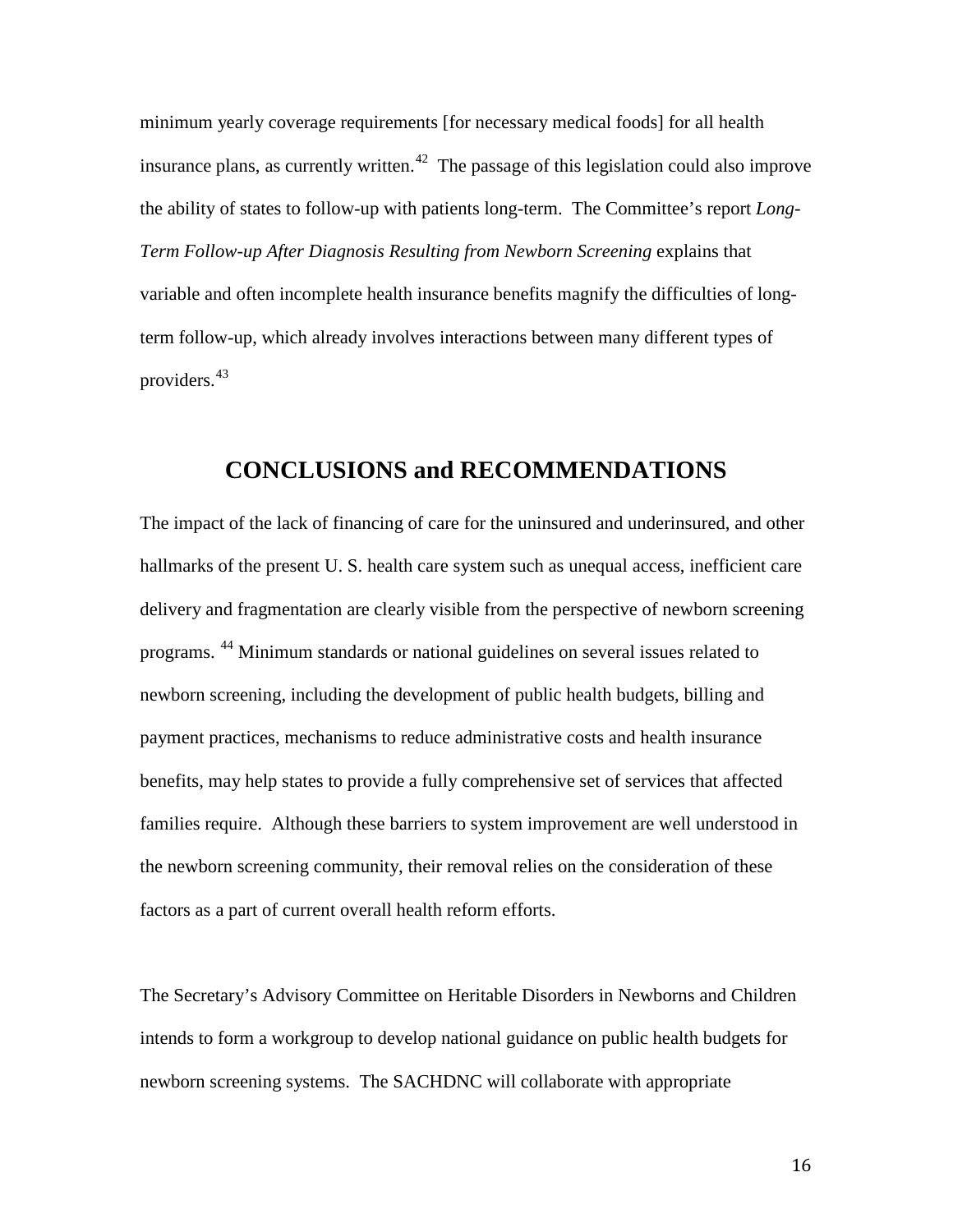governmental and non-governmental stakeholders in the development of the national guidance. Proposed national guidance will be based on the minimum recommended standard of service and care for each of the six core components of the newborn screening system and long-term follow-up outlined by the Committee<sup>[45](#page-21-5)</sup> and the American Academy of Pediatrics<sup>[46](#page-21-6)</sup> (AAP) — 1) education, 2) screening, 3) diagnosis, 4) follow-up, 5) management and treatment and 6) quality assurance services. The guidance will highlight budget alternatives that may better serve the needs of a particular state program, incorporate the flexibility in funding design that states may require, and identify areas that the federal government may target for additional support to help states deliver the minimum standard of service and care for long-term follow-up and the newborn screening system set forth by the Committee<sup>[47](#page-21-7)</sup> and AAP.<sup>48</sup>

Stewardship from the Secretary of the Department of Health and Human Services to take steps to remove existing barriers impacting state newborn screening programs would expedite change for the benefit of families of children with heritable disorders and the nationwide public health community. The Secretary's Advisory Committee on Heritable Disorders in Newborns and Children, therefore, makes the following recommendations to the Secretary to address these concerns:

- 1. Encourage the Centers for Medicare and Medicaid Services to convene an expert panel to examine coding changes to streamline the billing process for newborn screening services and to put forth recommendations that enhance the standardization of health care transactions.
- 2. Encourage the Centers for Medicare and Medicaid Services to develop and pilot a payment method for an integrated system of care coordination through the medical home framework for children diagnosed with heritable and congenital disorders as a result of screening.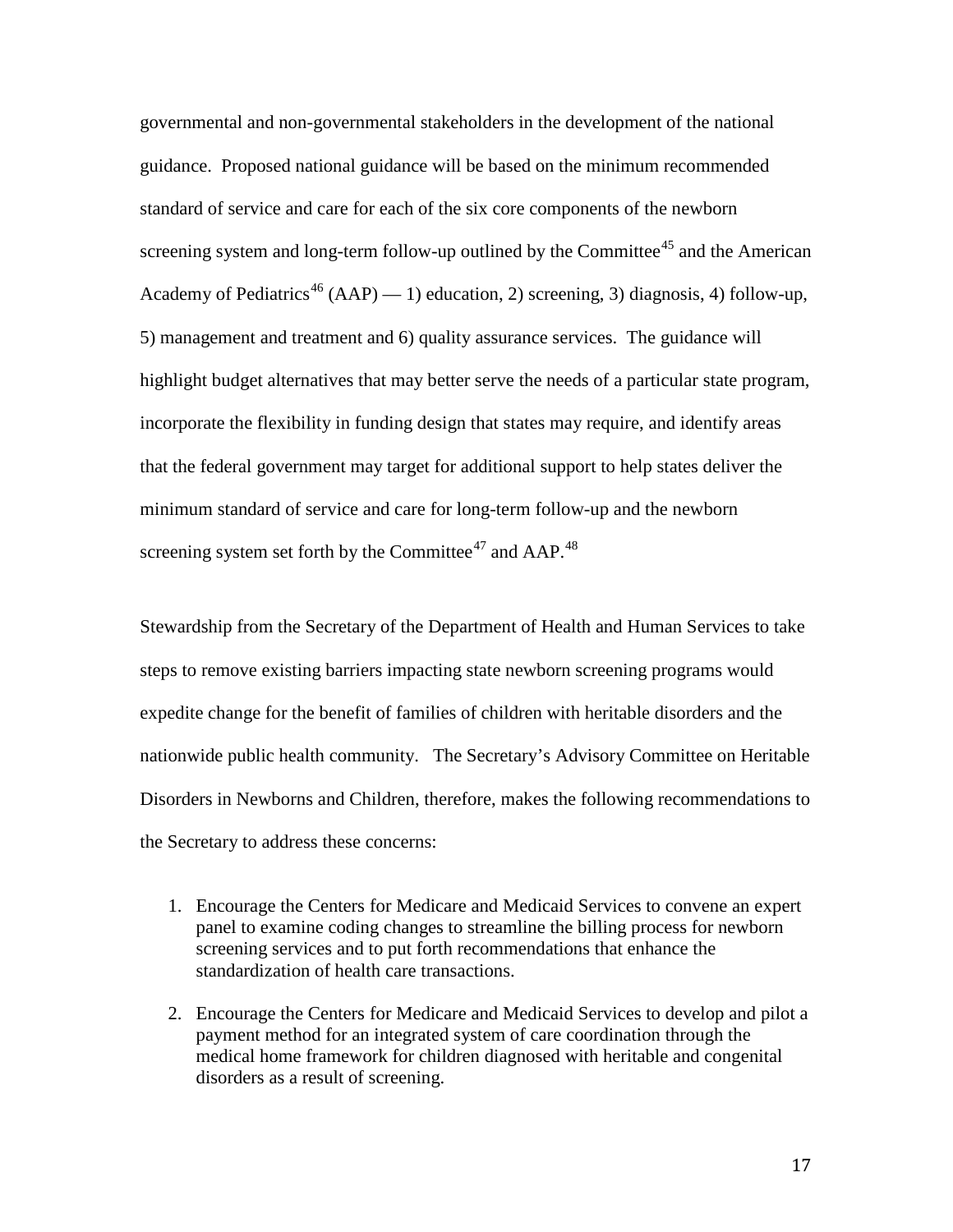- 3. Encourage the adoption and further definition of the Newborn Screening Use Case within the Department's health information exchange endeavors, specifically encouraging the Centers for Medicare and Medicaid Services to make use of the Newborn Screening Use Case when defining "meaningful use" of Electronic Health Records and the Office of the National Coordinator for Health Information Technology to further facilitate the adoption of the Newborn Screening Use Case.
- 4. Support, as allowable, the closure of gaps in insurance coverage for medical foods and foods modified to be low in protein, as recommended by the Committee in April, 2009.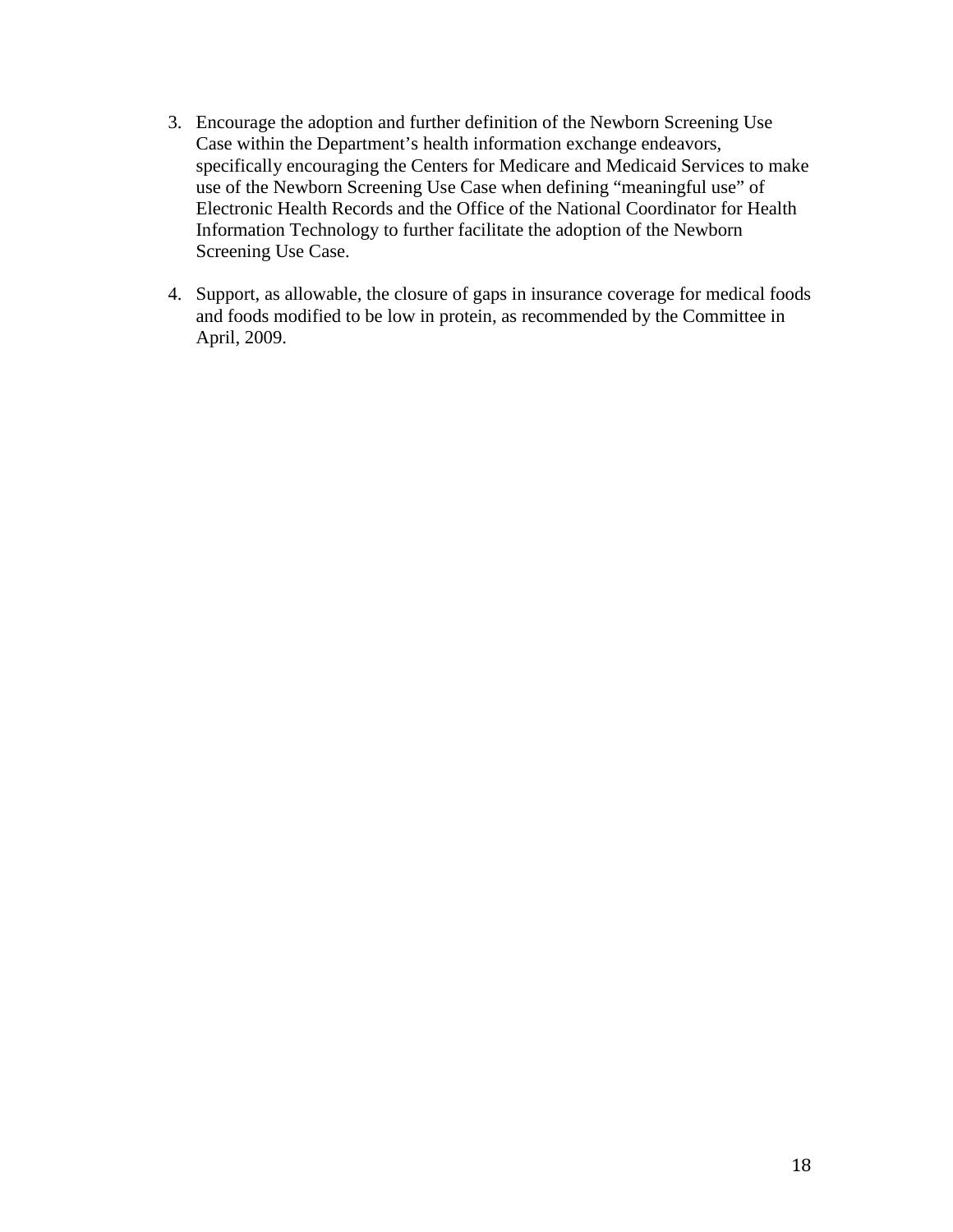<span id="page-19-1"></span><sup>2</sup> General Accounting Office, *Newborn Screening: Characteristics of State Programs*. Washington, DC: General Accounting Office, 2003.

<span id="page-19-3"></span><sup>4</sup> Therrell, Bradford L. et al., "Financing Newborn Screening: Sources, Issues and Future Considerations."

<span id="page-19-4"></span><sup>5</sup> Kay Johnson, Michele A. Lloyd-Puryear, Marie Y. Mann, Lauren Raskin Ramos and Bradford L. Therrell, "Financing State Newborn Screening Programs: Sources and Uses of Funds," *Pediatric*s 2006; 117(5 Pt 2): S270-S279.

<span id="page-19-5"></span><sup>6</sup> National Newborn Screening and Genetics Resource Center (NNSGRC), National Newborn Screening Information System, www2.uthscsa.edu/nnsis: accessed on July 20, 2009.

<span id="page-19-6"></span> $7$  Secretary's Advisory Committee on Heritable Disorders in Newborns and Children  $(ACHDNC)$ , Summary of the  $18<sup>th</sup>$  Meeting, May 12, 2009. Available at

www.hrsa.gov/heritabledisorderscommittee/meetings/2009may/default.htm.

<span id="page-19-7"></span><sup>8</sup> Therrell, Bradford L. et al., "Financing Newborn Screening: Sources, Issues and Future Considerations."

<sup>9</sup> NNSGRC, National Newborn Screening Information System.

<span id="page-19-9"></span><span id="page-19-8"></span><sup>10</sup> Therrell, Bradford L. et al., "Financing Newborn Screening: Sources, Issues and Future Considerations."

<span id="page-19-10"></span><sup>11</sup> ACHDNC, Summary of the  $18<sup>th</sup>$  Meeting.

<span id="page-19-11"></span>12 Jeffrey Levi, Sherry Kaiman, Chrissie Juliano and Laura M. Segal, *Blueprint for America's Health: Preventing Epidemics. Protecting People*. Washington, DC: Trust for America's Health, 2008.

<span id="page-19-12"></span><sup>13</sup> Therrell, Bradford L. et al., "Financing Newborn Screening: Sources, Issues and Future Considerations."

<span id="page-19-13"></span><sup>14</sup> Therrell, Bradford L. et al., "Financing Newborn Screening: Sources, Issues and Future Considerations."

<span id="page-19-14"></span> $15$  ACHDNC, Summary of the  $18<sup>th</sup>$  Meeting.

<span id="page-19-15"></span><sup>16</sup> Therrell, Bradford L. et al., "Financing Newborn Screening: Sources, Issues and Future Considerations;" GAO, *Newborn Screening: Characteristics of State Programs*; and ACHDNC, Summary of the 18<sup>th</sup> Meeting.

<span id="page-19-16"></span><sup>17</sup>Therrell, Bradford L. et al., "Financing Newborn Screening: Sources, Issues and Future Considerations."

<span id="page-19-17"></span><sup>18</sup> Therrell, Bradford L. et al., "Financing Newborn Screening: Sources, Issues and Future Considerations."

<span id="page-19-18"></span><sup>19</sup> Therrell, Bradford L. et al., "Financing Newborn Screening: Sources, Issues and Future Considerations."

<span id="page-19-0"></span><sup>1&</sup>lt;br><sup>1</sup> Bradford L. Therrell, Donna Williams, Kay Johnson, Michele A. Lloyd-Puryear, Marie Y. Mann, and Lauren Raskin Ramos, "Financing Newborn Screening: Sources, Issues and Future Considerations." *J Public Health Management Practice* 2007 Mar-Apr; 13(2): 207-213.

<span id="page-19-2"></span> $3$  P.L. 110-204.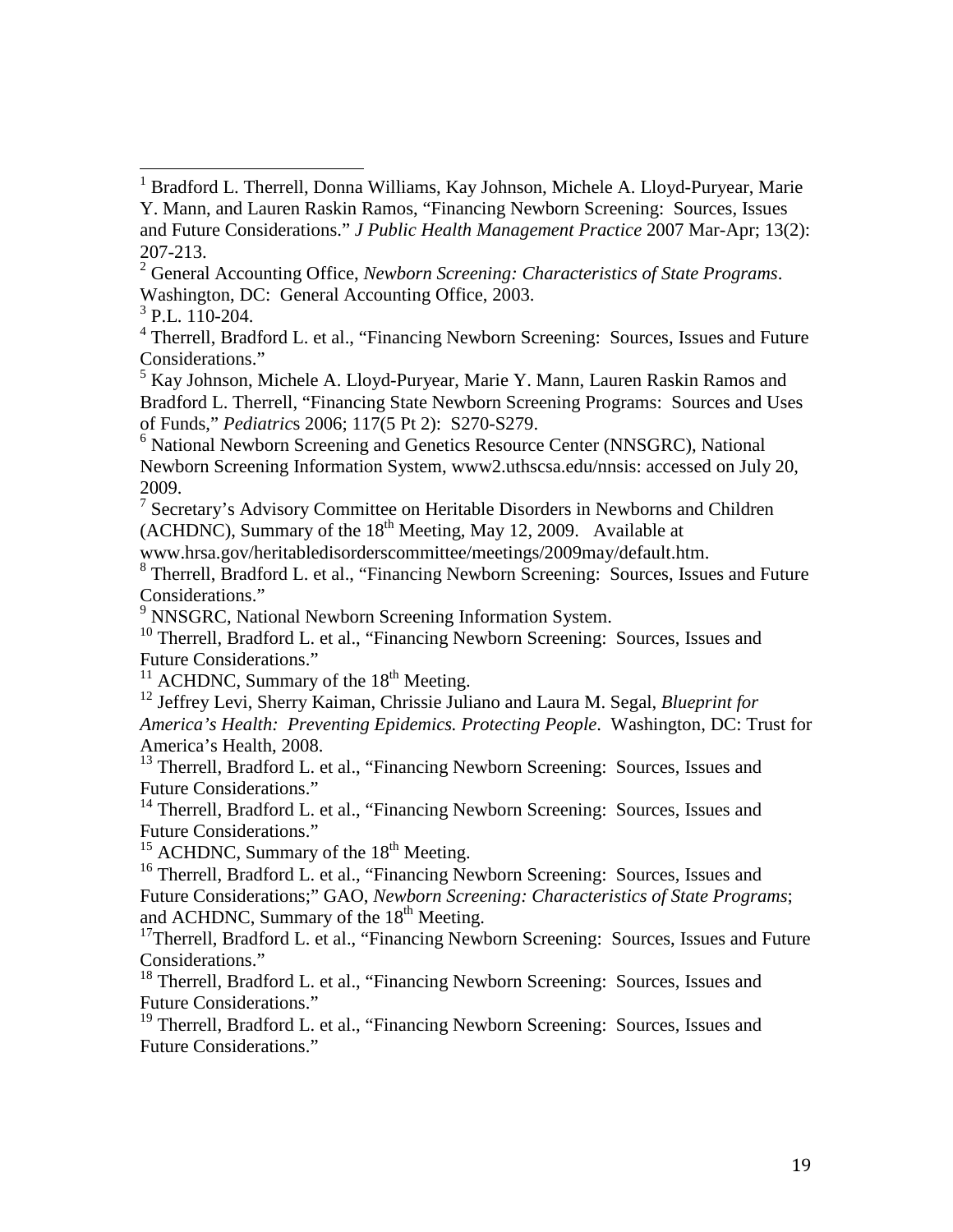<span id="page-20-0"></span> 20 The Commonwealth Fund Commission on a High Performance Health System, *The Path to a High Performance U.S. Health System: A 2020 Vision and the Policies to Pave the Way*. New York: The Commonwealth Fund, February 2009.

<span id="page-20-1"></span>21 The Commonwealth Fund Commission on a High Performance Health System, *The Path to a High Performance U.S. Health System.* 22 S. R. Collins, R. Nuzum, S. Rustgi, S. Mika, C. Schoen, and K. Davis, *How Health* 

<span id="page-20-2"></span>*Care Reform Can Lower the Costs of Insurance Administration*. New York: The Commonwealth Fund, July 2009.

<span id="page-20-3"></span><sup>23</sup> National Academy of Social Insurance and National Academy of Public Administration, *Report of the Study Panel on Administrative Issues in Expanding Access to Health Care: Administrative Solutions in Health Reform*. Princeton: The Robert Wood Johnson Foundation, July 2009.

<span id="page-20-4"></span> $^{24}$  The White House, www.whitehouse.gov/issues/health\_care, accessed on July 31, 2009. 25 The Commonwealth Fund Commission on a High Performance Health System, *The* 

<span id="page-20-6"></span><span id="page-20-5"></span>*Path to a High Performance U.S. Health System.* <sup>26</sup> Physician News Digest, www.physiciansnews.com/bundled-payment-reform-models, accessed on July 31, 2009.

<span id="page-20-7"></span> $27$  U.S. Department of Health and Human Services, Health Resources and Services Administration, Maternal and Child Health Bureau. *The National Survey of Children with Special Health Care Needs Chartbook 2005–2006*. Rockville, Maryland: U.S. Department of Health and Human Services, 2007.

<span id="page-20-8"></span><sup>28</sup> National Committee on Vital Health Statistics Executive Committee Meeting, Hearing on "Meaningful Use" of Health Information Technology, April 29, 2009. Transcript available at www.ncvhs.hhs.gov/090429tr.htm.

<span id="page-20-9"></span>29 V. K. Smith, K. Gifford, S. Kramer et al., *State E-Health Activities in 2007: Findings From a State Survey.* New York: The Commonwealth Fund, February 2008. <sup>30</sup> Smith, V.K. et al, *State E-Health Activities in 2007*.

<span id="page-20-11"></span><span id="page-20-10"></span><sup>31</sup> Secretary's Advisory Committee on Heritable Disorders in Newborns and Children (ACHDNC), Summary of the  $17<sup>th</sup>$  Meeting, February 26, 2009. Available at

www.hrsa.gov/heritabledisorderscommittee/meetings/2009february/default.htm.

<span id="page-20-12"></span> $32$  ACHDNC, Summary of the 17<sup>th</sup> Meeting.

<span id="page-20-13"></span> $33$  ACHDNC, Summary of the 17<sup>th</sup> Meeting.

<span id="page-20-14"></span> $34$  ACHDNC, Summary of the 17<sup>th</sup> Meeting.

<span id="page-20-15"></span><sup>35</sup> The Commonwealth Fund Commission on a High Performance Health System, *The Path to a High Performance U.S. Health System.* 

<span id="page-20-16"></span><sup>36</sup> 2005-2006 National Survey of Children with Special Health Care Needs

<span id="page-20-17"></span>37 Paul W. Newacheck,, Amy J. Houtrow, Diane L. Romm, Karen Kuhlthau, Sheila R. Bloom, Jeanne M. Van Cleave and James Perrin, "The Future of Health Insurance for Children with Special Health Care Needs." *Pediatrics* 2009; 123:e940-e947.

<span id="page-20-18"></span><sup>38</sup> Department of Health and Human Services, "Secretary Sebelius Announces Availability of \$40 Million in Grants to Help Insure More Children." News Release, July 6, 2009. Available at www.hhs.gov/news.

<span id="page-20-19"></span><sup>39</sup> The White House, www.whitehouse.gov/issues/health\_care: accessed on July 31, 2009.